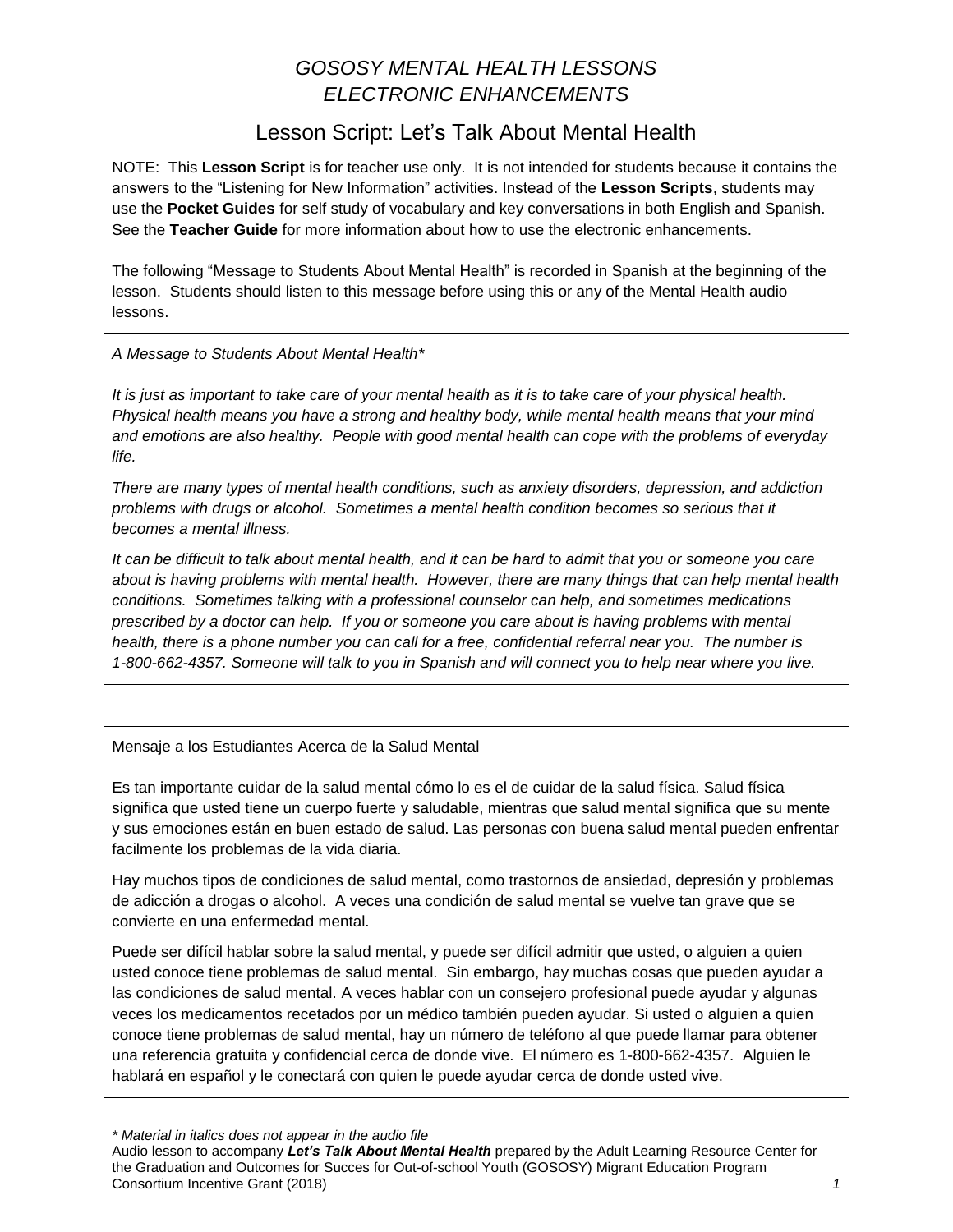# Hablemos de Salud Mental / Let's Talk About Mental Health

En esta lección, practicarás palabras y conversaciones relacionadas acerca de salud mental. Antes de comenzar esta lección, por favor escucha este pequeño mensaje acerca de la salud mental.

\* *In this lesson, you will practice words and conversations for talking about mental health. Before starting the lesson, please listen to this short message about mental health. (See page 1 for a transcript of the message.)* 

#### Parte 1: Práctica de Vocabulario / Part 1: Vocabulary Practice

Ahora escucharás palabras en español y luego en inglés. Repite las palabras en inglés. *Now you will hear words in Spanish followed by English. Repeat the English words. (Each English word or phrase is followed by a pause, giving students time to repeat. The English word or phrase is then repeated.)*

| salud física          | physical health  |
|-----------------------|------------------|
| salud mental          | mental health    |
| alterado              | upset            |
| preocupado            | worried          |
| ansioso               | anxious          |
| estresado             | stressed         |
| trastorno de ansiedad | anxiety disorder |
| triste                | sad              |
| deprimido             | depressed        |
| depresión             | depression       |
| adicción              | addiction        |
| consejero             | counselor        |

Práctica: Ahora escucharás las palabras en español, seguidas por una pausa. Durante la pausa, di las palabras en inglés. Luego oirás las palabras en inglés.

*Test Yourself: Now you will hear the words in Spanish, followed by a pause. During the pause, say the English words. You will then hear the English words*.

*(Each Spanish word or phrase is followed by a pause.)*

| physical health  |
|------------------|
| mental health    |
| upset            |
| worried          |
| anxious          |
| stressed         |
| anxiety disorder |
| sad              |
| depressed        |
| depression       |
| addiction        |
| counselor        |
|                  |

*\* Material in italics does not appear in the audio file*

Audio lesson to accompany *Let's Talk About Mental Health* prepared by the Adult Learning Resource Center for the Graduation and Outcomes for Succes for Out-of-school Youth (GOSOSY) Migrant Education Program Consortium Incentive Grant (2018) *2*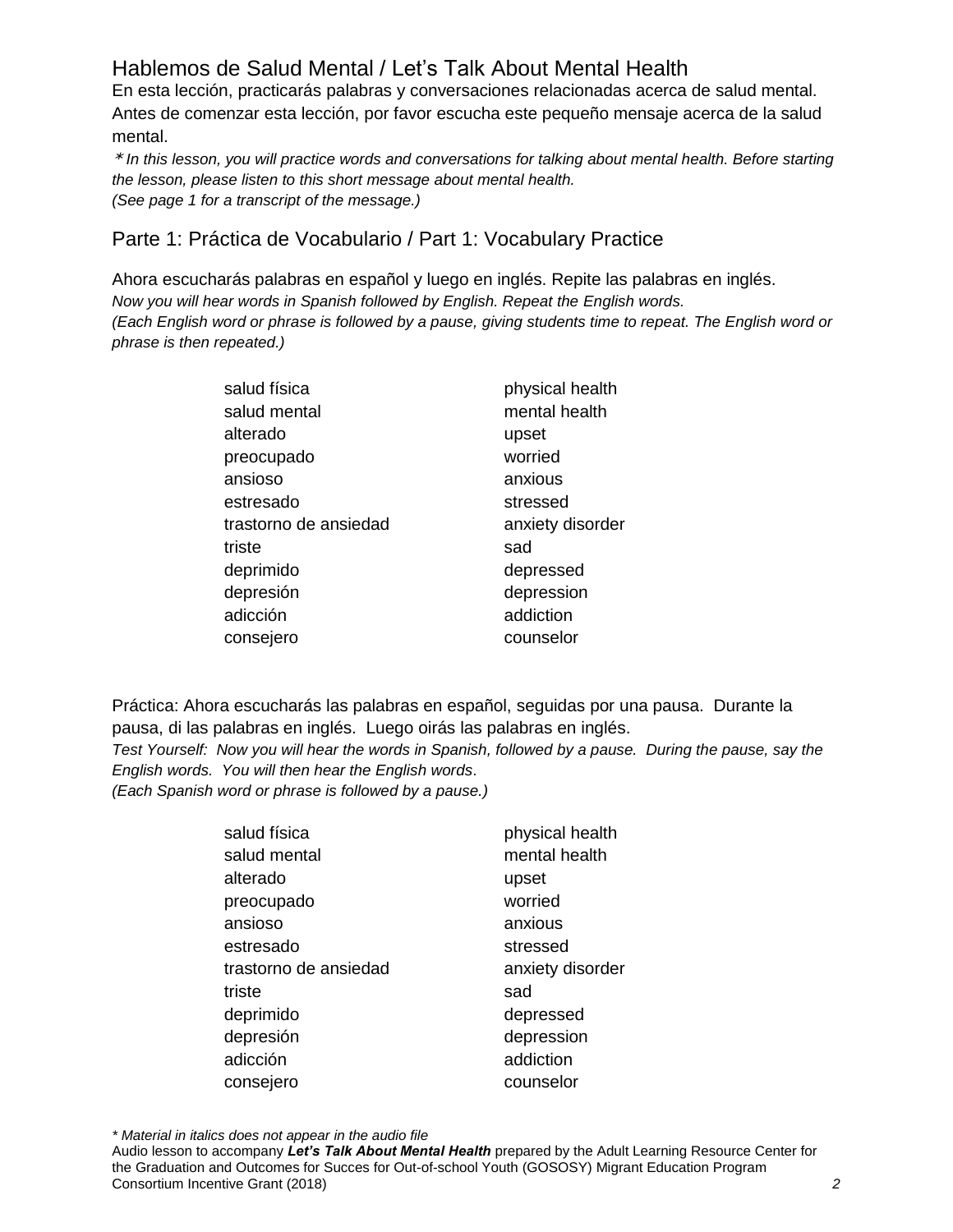### Parte 2: Práctica de la Conversación / Part 2: Conversation Practice

Rosa está preocupada por su amigo Juan. Se ha visto alterado por varios días. Rosa le pregunta a Juan si él está bien. Escucharás la conversación en español y luego la conversación en inglés.

*Rosa is worried about her friend Juan. He has looked unhappy for several days. Rosa asks Juan if he is OK. You will hear the conversation in Spanish followed by the conversation in English.* 

- A: ¿Estás bien Juan?
- B: Sí, estoy bien.
- A: ¿Estás seguro? Te ves alterado.
- B: Pues, me siento ansioso y preocupado. Pero, no se por qué.
- A: Deberías hablar con un consejero. Te puede ayudar.
- A: Are you OK, Juan?
- B: I'm fine.
- A: Are you sure? You look upset.
- B: Well, I feel worried and anxious. But I don't know why.
- A: Maybe you should talk to a counselor. It can help.

Ahora, repite la conversación en inglés.

*Now repeat the conversation in English.* 

*(Each line of the conversation is followed by a pause.)*

- A: Are you OK, Juan?
- B: I'm fine.
- A: Are you sure? You look upset.
- B: Well, I feel worried and anxious. But I don't know why.
- A: Maybe you should talk to a counselor. It can help.

Una conversación: Tú eres Juan. Tu amiga Rosa te preguntará cómo te sientes. *One-sided Conversation: You are Juan. Your friend Rosa will ask you how you feel. (Each line of the conversation is followed by a pause.)*

- A: Are you OK, Juan?
- B: *(*pause*)*
- A: Are you sure? You look upset.
- B: *(*pause*)*
- A: Maybe you should talk to a counselor. It can help.

Escucha la siguiente conversación. Escucharás información nueva. Anna esta preocupada por su amigo Mario porque se ve triste. Ella le preguntó. ¿Cómo se siente Mario? ¿Qué consejo le da Anna a Mario? ¿Le ayudó a Anna un consejero?

*\* Material in italics does not appear in the audio file*

Audio lesson to accompany *Let's Talk About Mental Health* prepared by the Adult Learning Resource Center for the Graduation and Outcomes for Succes for Out-of-school Youth (GOSOSY) Migrant Education Program Consortium Incentive Grant (2018) *3*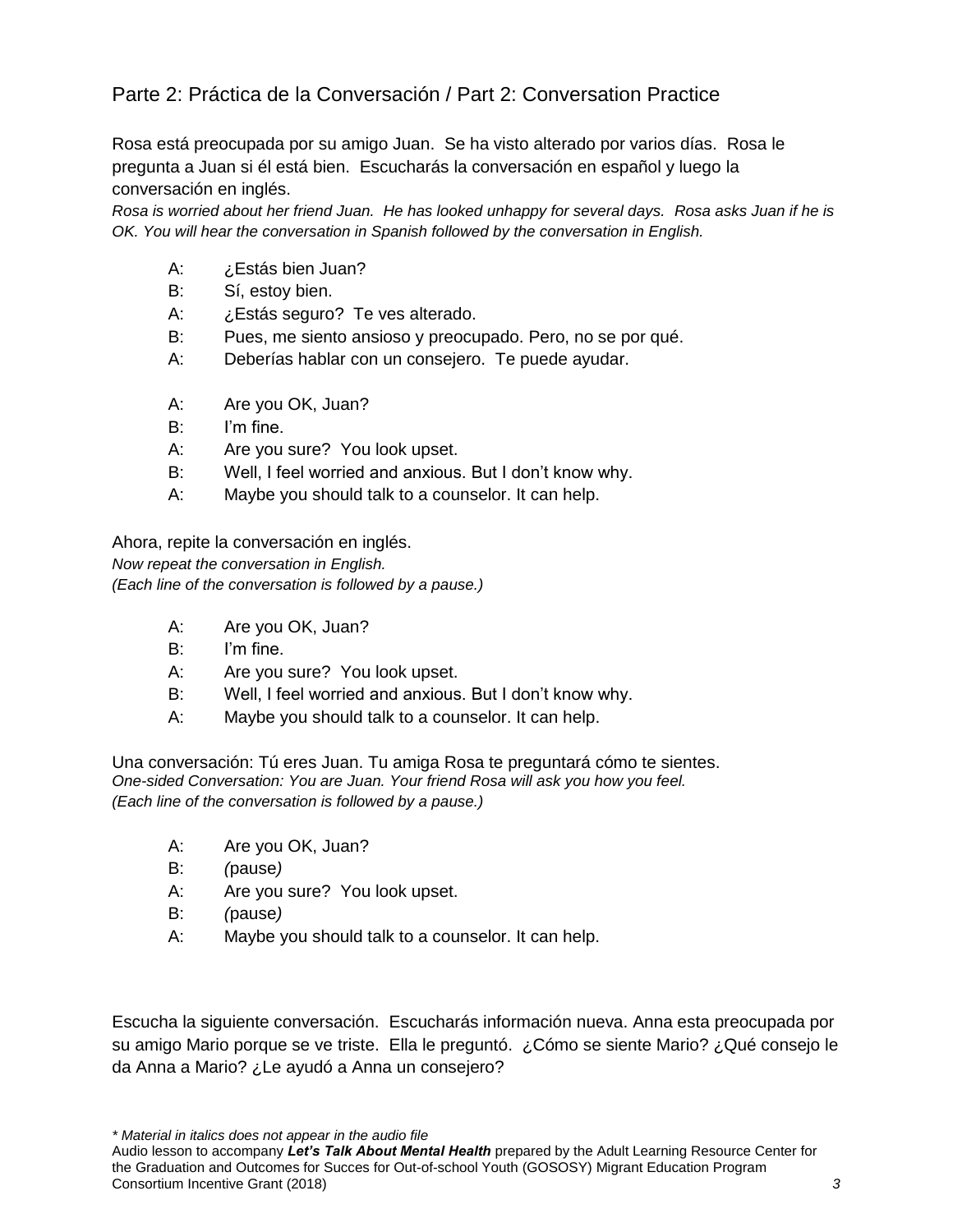*Listening for New Information: Listen to the following conversation. Anna is worried about her friend Mario because he looks unhappy. She asks him about it. How does Mario feel? What advice does Anna give Mario? Did a counselor help Anna?* 

- A: Are you OK, Mario?
- B: I'm OK.
- A: Really? You look unhappy.
- B: I guess you're right. I do feel sad. I'm not sure why.
- A: Maybe you should talk to a counselor. It helped me a lot when I was unhappy.

*(Each question is followed by a pause before the answer.)*

| ¿Cómo se siente Mario?            | Se siente triste. / He feels sad.               |
|-----------------------------------|-------------------------------------------------|
| ¿Qué consejo le dio Anna a Mario? | Que debería hablar con un consejero /           |
|                                   | He should talk to a counselor.                  |
| ¿Le ayudó a Anna un consejero?    | Sí, la ayudó mucho. / Yes, it helped her a lot. |
| How does Mario feel?              | He feels sad.                                   |
| What advice does Anna give Mario? | He should talk to a counselor.                  |
| Did a counselor help Anna?        | Yes, it helped her a lot.                       |

### Parte 3: Más Práctica de Conversación / Part 3: More Conversation Practice

Conversación Nueva / New Conversation

Anna y Mario están hablando más acerca de la salud mental de Mario. Escucharás la conversación en español y luego la conversación en inglés.

*Anna and Mario are talking more about Mario's mental health. You will hear the conversation in Spanish followed by the conversation in English*.

- A: ¿Cuánto tiempo te has sentido triste, Mario?
- B: Por mucho tiempo. Yo creo como dos meses.
- A: **iEso es mucho tiempo! Puede que estés deprimido. Creo que necesitas ayuda.**
- B: *i*Ayuda? *i*Qué clase de ayuda?
- A: Tú puedes hablar con un doctor o con un consejero.
- B: Yo no creo que eso me ayude.
- A: ¡Sí, puede! Tú, necesitas cuidar de tú salud mental. Sabes, la salud mental es tan importante cómo la salud física.
- A: How long have you felt sad, Mario?
- B: A long time. About two months, I think.
- A: That's a long time! You might be depressed. I think you need help.
- B: Help? What kind of help?
- A: You could talk to a doctor or a counselor.
- B: I don't think that would help.
- A: It can! You need to take care of your mental health. You know, mental health is just as important as physical health.

*<sup>\*</sup> Material in italics does not appear in the audio file*

Audio lesson to accompany *Let's Talk About Mental Health* prepared by the Adult Learning Resource Center for the Graduation and Outcomes for Succes for Out-of-school Youth (GOSOSY) Migrant Education Program Consortium Incentive Grant (2018) *4*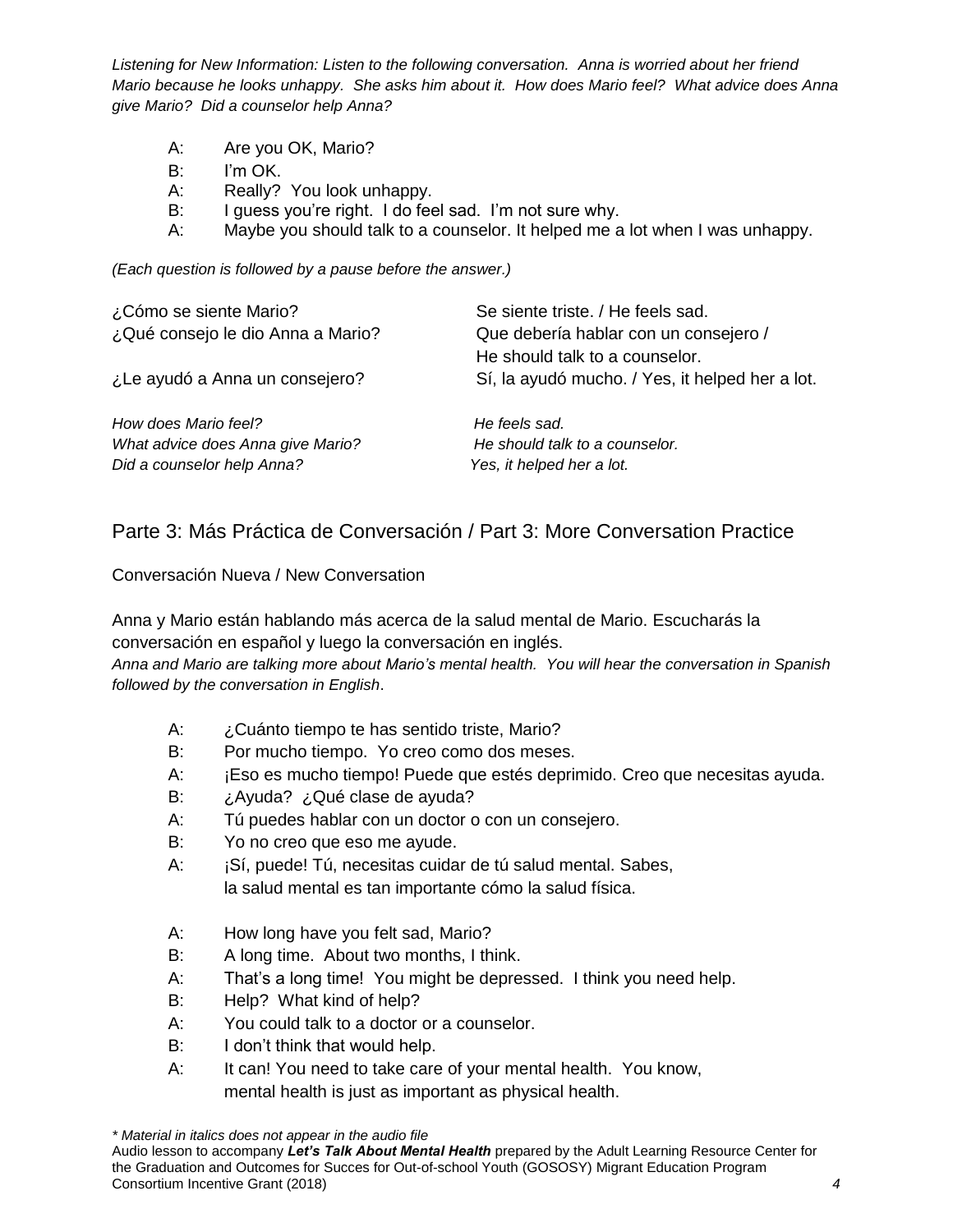Ahora, repite la conversación en inglés.

*Now repeat the conversation in English. (Each line of the conversation is followed by a pause.)*

- A: How long have you felt sad, Mario?
- B: A long time. About two months, I think.
- A: That's a long time! You might be depressed. I think you need help.
- B: Help? What kind of help?
- A: You could talk to a doctor or a counselor.
- B: I don't think that would help.
- A: It can! You need to take care of your mental health. You know, mental health is just as important as physical health.

Una conversación: Tú eres Mario. Anna te preguntará acerca de tu salud mental. *One-sided Conversation: You are Mario. Anna will ask you about your mental health. (Each line of the conversation is followed by a pause.)*

- A: How long have you felt sad, Mario?
- B: *(*pause*)*
- A: That's a long time! You might be depressed. I think you need help.
- B: *(*pause*)*
- A: You could talk to a doctor or a counselor.
- B: *(*pause*)*
- A: It can! You need to take care of your mental health. You know, mental health is just as important as physical health.

Escucha la siguiente conversación. Escucharás información nueva. Rosa esta preocupada por su hermano Marco. Ella conversa con su amigo Luis acerca de los problemas de Marco. ¿Por qué está Marco tan estresado? ¿Qué es lo que Marco hace cada día? ¿Necesita Marco ayuda?

*Listening for New Information: Listen to the following conversation. Rosa is worried about her brother Marco. She talks to her friend Luis about Marco's problem. Why is Marco stressed? What does Marco do every day? Does Marco need help?* 

- A: I'm very worried about Marco.
- B: Why? What's wrong?
- A: He's very stressed about his job. When he comes home from work, he drinks beer every day. A lot of beer.
- B: It sounds like an addiction. He needs help.
- A: I know. Can you please talk to him?
- B: Of course I will.

*(Each question is followed by a pause before the answer.)*

*\* Material in italics does not appear in the audio file*

Audio lesson to accompany *Let's Talk About Mental Health* prepared by the Adult Learning Resource Center for the Graduation and Outcomes for Succes for Out-of-school Youth (GOSOSY) Migrant Education Program Consortium Incentive Grant (2018) *5*